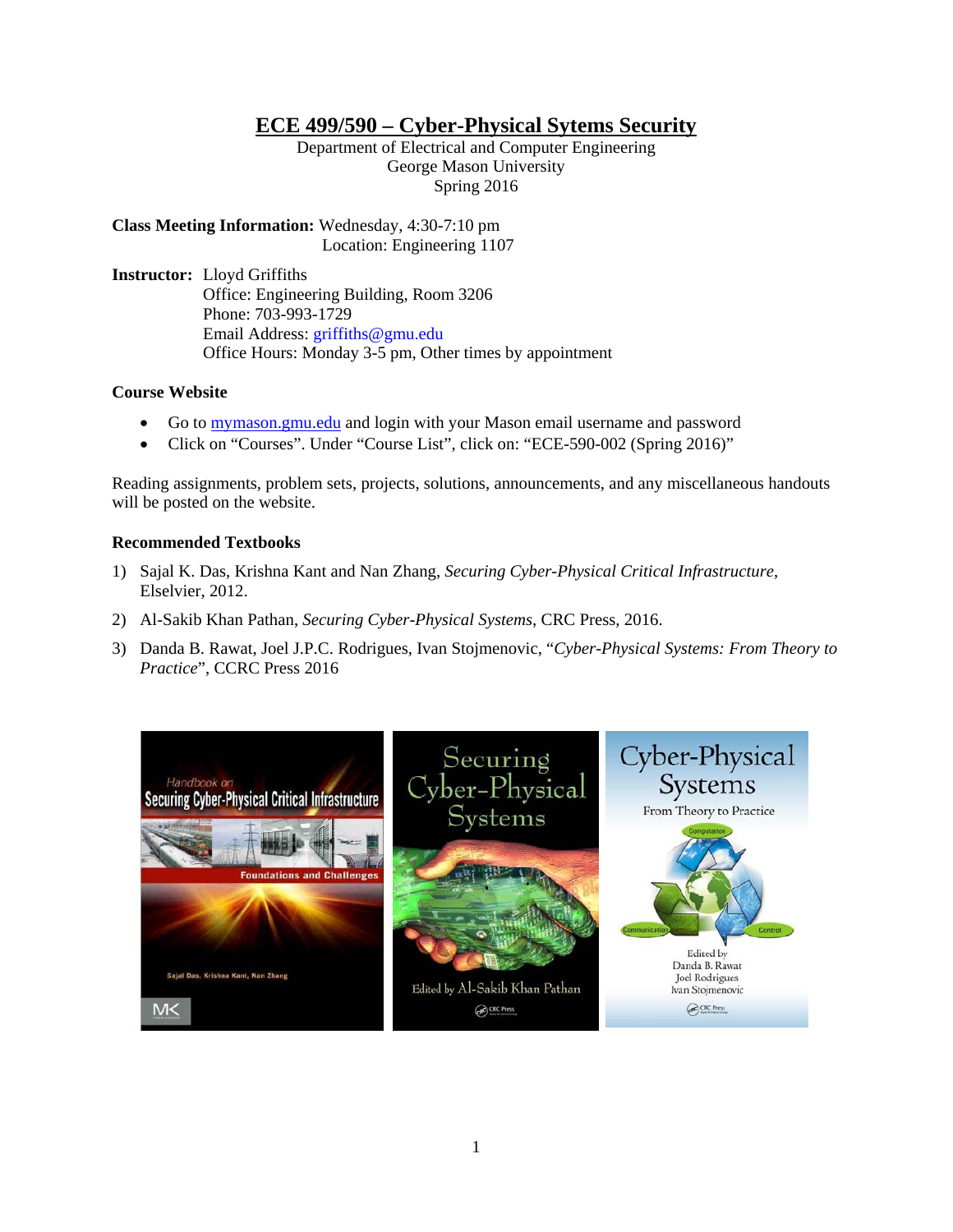# **Prerequisites**

For graduate students enrolling in ECE 590 the prerequisite of the course is prior knowledge in statistics and probability. Undergraduate students may enroll in ECE 499, the prerequisite for the students in this course is STAT 346 and senior standing in the major.

## **Course Topics**

- Foundations of Security
- The Stuxnet Worm and Its impact
- Cloud Computing and Data Security
- Security for Sensor Networks
- Security for Wireless Mobile Networks
- Security for Electrical Power Grids
- Securing Transportation Cyber-Physical Systems
- Automobile Security
- Remotely piloted Drones and Security

## **Class Attendance**

There is no explicit attendance requirement for this course. However, it is expected that you will attend class meetings. It is strongly recommended that you do the assigned reading before coming to class. If you are absent, you are responsible for the material covered during the class and for obtaining notes from another student. Additionally, you are responsible for turning in any assignments due at the beginning of the class period.

#### **Problem Sets**

Problem sets will be assigned during the course. Problem sets are due at the beginning of the class period on the due date. No late problem sets will be accepted. Solutions will be posted on the course website.

Problem sets should be written neatly. Pages should be stapled, and problems should appear in order. The instructor reserves the right to return problem sets ungraded if they don't meet these requirements. You are encouraged to work in groups and discuss the assigned problems. However, the work you turn in must be your own. Copying or other forms of cheating will not be tolerated. Copying existing solutions will be treated as a violation of the honor code.

## **Student Presentations**

Students in the class will be divided up into teams of 3-4 members. During the semester, each team will receive assignments involving reading and research of a specific topic. For example: *Security and Privacy in the Smart Grid*. Each team will be required to perform research using existing papers, publications, and web-based information on the assigned topic. Their research will be summarized as a PowerPoint presentation and will be presented orally to the entire class during one class period. All members of the team will be required to participate in the presentation.

## **Grading**

Grading will be determine from the in-class team presentations and from individual assignments that involve preparing a written report on a pre-assigned topic. The latter will be done individually by students throughout the course.